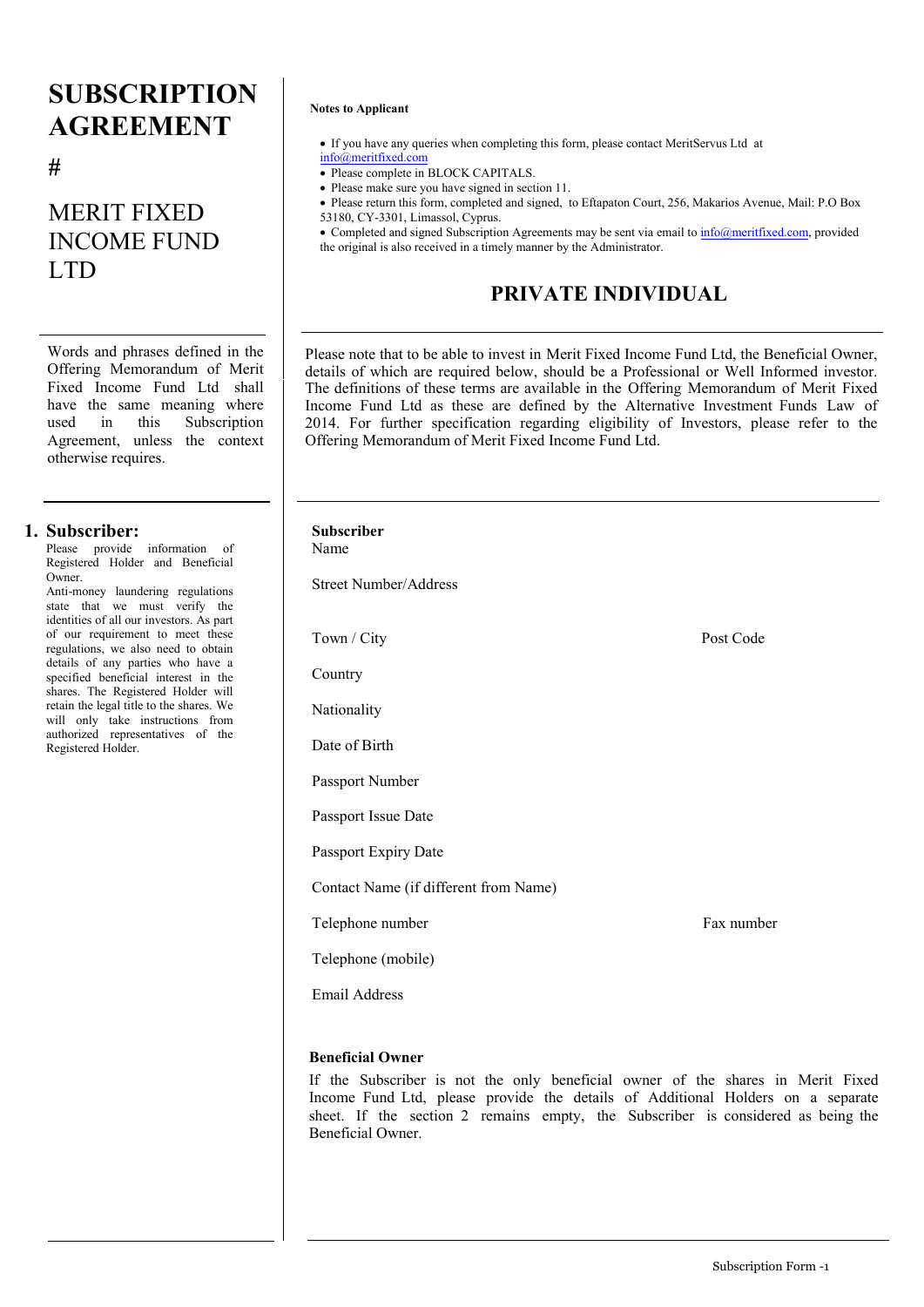## **2. Additional Holders**

### **Additional Holder 1**

Name

Street Number/Address

Town/City

Country

Nationality

Date of Birth

Passport Number

Passport Issue Date

Passport Expiry Date

Telephone number

Mobile number

E-mail address

Post Code

# **Additional Holder 2** Name Street Number/Address Town/City Country Nationality Date of Birth Passport Number Passport Issue Date Passport Expiry Date Telephone number Mobile number E-mail address

Post Code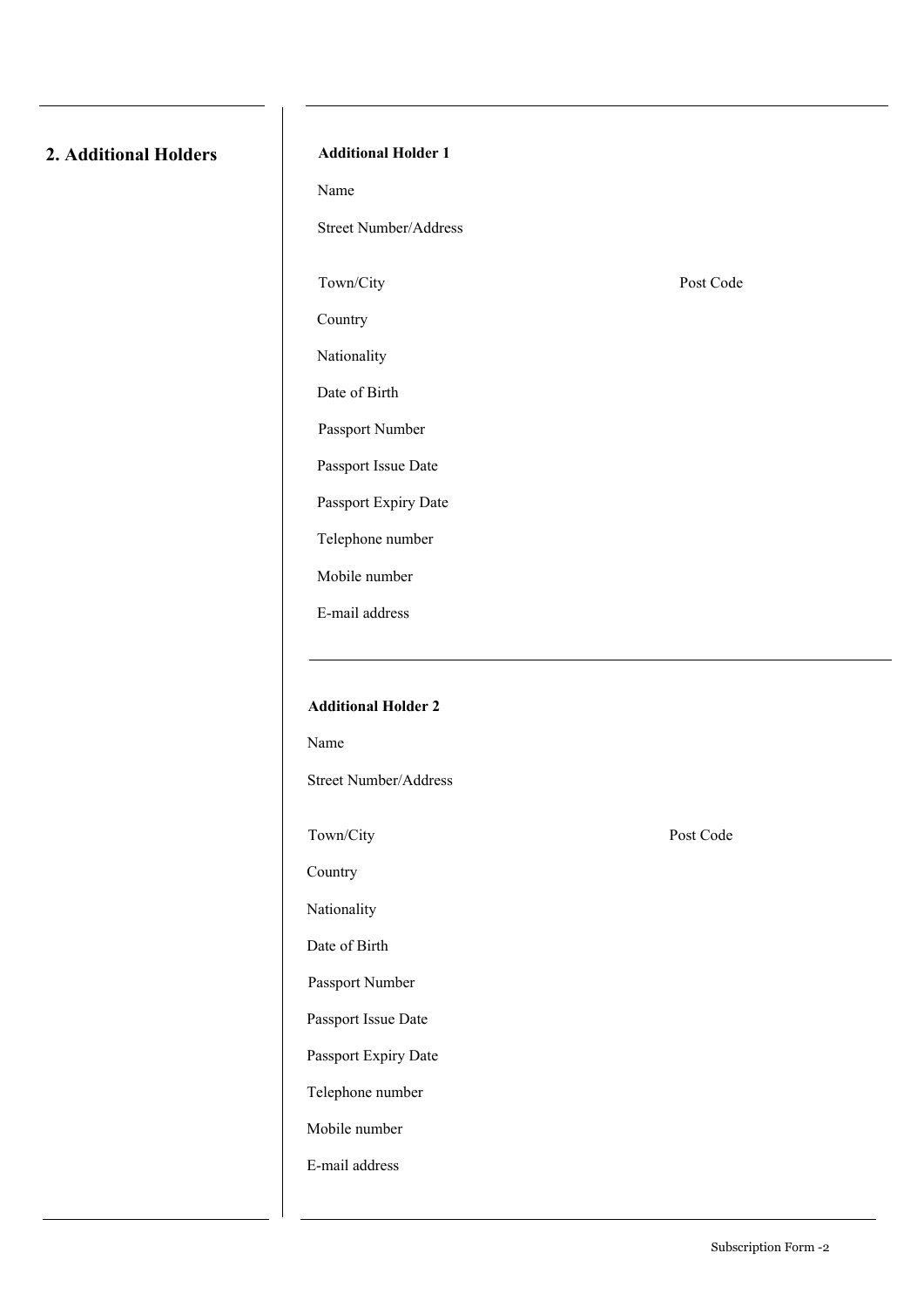| 4. Investment Details |  |
|-----------------------|--|
|                       |  |

**Subscription Amount** 

**US \$**

In case of Contribution in Kind, please provide a description of the asset/s to be transferred under Merit Fixed Income Fund Ltd and enclose all the necessary valuation documents as an attachment of this Subscription Agreement.

**Contribution Details: Please include** 

Please note that additional supporting documents will be required for the asset/s to be provided as contribution in kind depending on the nature of the asset.

### **5. Bank Details 5.1 Merit Fixed Income Fund Ltd Bank Account Details**

Please ensure that in the subscription amount transferred, consideration is taken in relation to any bank charges incurred in accordance with the terms and conditions of the current Offering Memorandum of Merit Fixed Income Fund Ltd.

Please make sure you transmit cleared funds of the Subscription Amount so as to be received before 5pm local Cyprus time, GMT +2 on the last business day each month.

If cleared funds are not received by this time, the trade will be carried over to the next dealing day following the receipt of cleared funds.

**Beneficiary IBAN: Beneficiary Bank SWIFT code: Beneficiary Bank: Beneficiary Account Number: Beneficiary Account Name: Beneficiary Securities Number:**

### **5.2 Investor Bank Details**

Please state bank details of the account that the payment of the Subscription amount will be arranged.

**Name of Bank: Bank Address: SWIFT Address / Bank Code: Account Number/IBAN: Account Name:**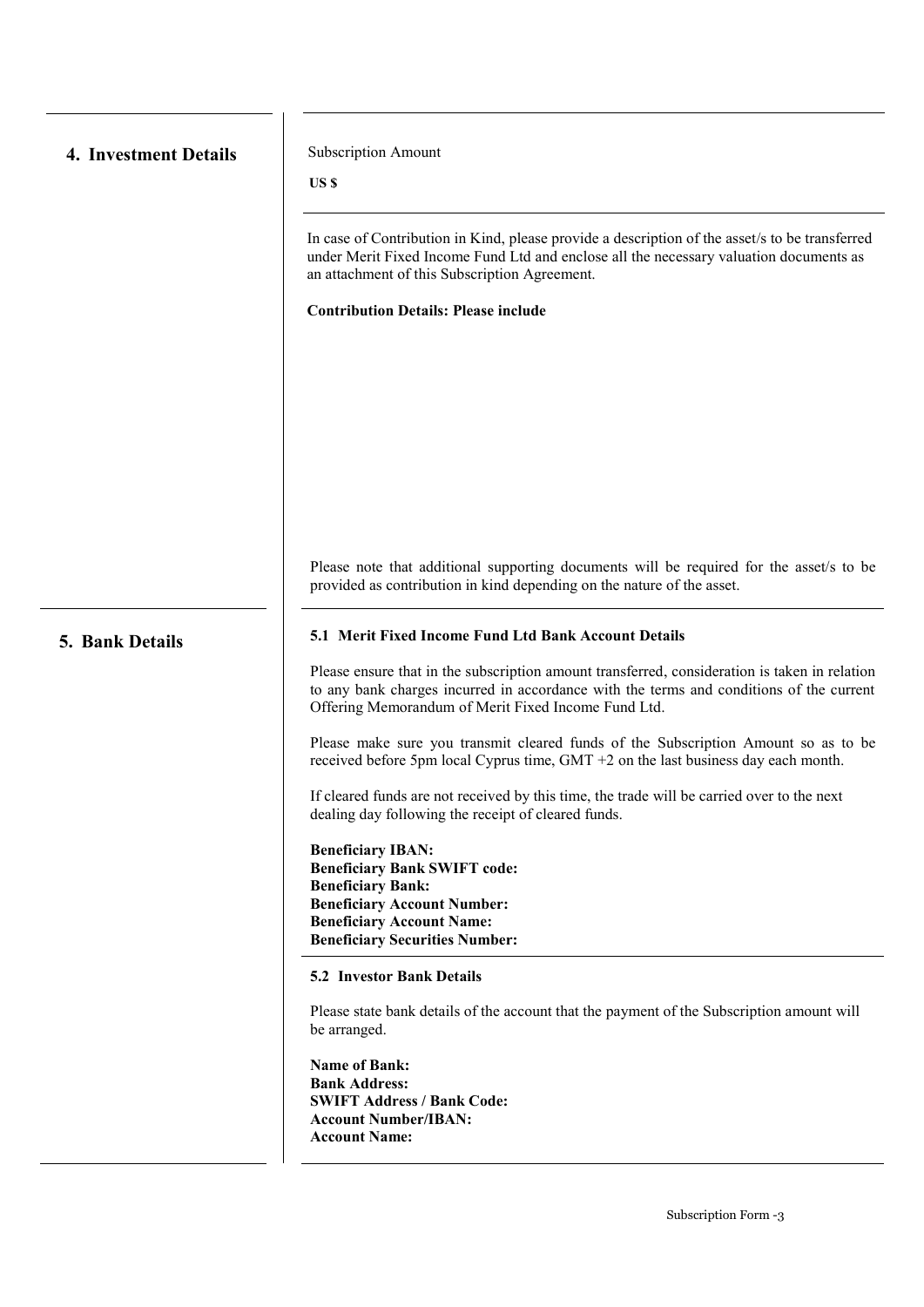| <b>6</b> Contact Details and |
|------------------------------|
| Communication                |

Monthly NAV valuations and Investment Holding Statements will be emailed to the Subscriber and all named contacts and interested parties stated below.

Please tick one of the following classifications for the interested party to which monthly

|                                  |                                                                     | statements will be sent and complete the information requested below:                                                                                                                                                                                                                                                                                                                                                                                                                                                                                                                                                                                                                                                                                                                                                                                                                                                                                                                                                                                                                                                                                                                                                                                                                                                                                                                                                                                            |
|----------------------------------|---------------------------------------------------------------------|------------------------------------------------------------------------------------------------------------------------------------------------------------------------------------------------------------------------------------------------------------------------------------------------------------------------------------------------------------------------------------------------------------------------------------------------------------------------------------------------------------------------------------------------------------------------------------------------------------------------------------------------------------------------------------------------------------------------------------------------------------------------------------------------------------------------------------------------------------------------------------------------------------------------------------------------------------------------------------------------------------------------------------------------------------------------------------------------------------------------------------------------------------------------------------------------------------------------------------------------------------------------------------------------------------------------------------------------------------------------------------------------------------------------------------------------------------------|
|                                  | Intermediary<br><b>Investment Advisor</b><br>Partnership<br>Auditor | Pension Fund<br>Pension Fund Administrator<br>Secretary                                                                                                                                                                                                                                                                                                                                                                                                                                                                                                                                                                                                                                                                                                                                                                                                                                                                                                                                                                                                                                                                                                                                                                                                                                                                                                                                                                                                          |
|                                  | Name<br><b>Street Number/Address</b>                                |                                                                                                                                                                                                                                                                                                                                                                                                                                                                                                                                                                                                                                                                                                                                                                                                                                                                                                                                                                                                                                                                                                                                                                                                                                                                                                                                                                                                                                                                  |
|                                  | Town/City<br>Country                                                | Post Code                                                                                                                                                                                                                                                                                                                                                                                                                                                                                                                                                                                                                                                                                                                                                                                                                                                                                                                                                                                                                                                                                                                                                                                                                                                                                                                                                                                                                                                        |
|                                  | Nationality                                                         |                                                                                                                                                                                                                                                                                                                                                                                                                                                                                                                                                                                                                                                                                                                                                                                                                                                                                                                                                                                                                                                                                                                                                                                                                                                                                                                                                                                                                                                                  |
|                                  | Telephone number                                                    | Fax number                                                                                                                                                                                                                                                                                                                                                                                                                                                                                                                                                                                                                                                                                                                                                                                                                                                                                                                                                                                                                                                                                                                                                                                                                                                                                                                                                                                                                                                       |
|                                  | Telephone (mobile)<br>Email Address                                 |                                                                                                                                                                                                                                                                                                                                                                                                                                                                                                                                                                                                                                                                                                                                                                                                                                                                                                                                                                                                                                                                                                                                                                                                                                                                                                                                                                                                                                                                  |
| <b>Mandatory Enclosures</b><br>7 | entities:<br>EU equivalent jurisdiction<br>٠                        | The Subscriber and Additional Holder/s, if any, must provide copies of the<br>documents listed in section 8 of this Subscription Agreement. Please note that in case<br>where the Registered Holder is not a regulated entity from an acceptable jurisdiction,<br>KYC documents of the Beneficial Owner may also be requested for submission.<br>Please note that certified true copies of the below documentation must be provided.<br>Certification of documents is acceptable provided that the certifier is one of the below<br>• A Regulated Financial Institution from an EU or Non-EU equivalent jurisdiction,<br>provided the authenticator is of a relevant position (compliance, legal, secretarial)<br>• A licensed lawyer, auditor, fiduciary services provider, notary public, from an EU or<br>The Embassy or Consulate of the client's home country in the Republic of Cyprus<br>The Embassy of the Republic of Cyprus in the client's home country<br>The Police in an EU or Non-EU equivalent jurisdiction<br>A Company Registrar in an EU or Non-EU equivalent jurisdiction<br>If certified documents are not in the English language, an official English translation of<br>the same should be provided by a Public Official or a registered Translator.<br>Please note that we reserve the right to request additional documents after the review of<br>the documents provided if deemed necessary based on our KYC procedures and policies. |
|                                  |                                                                     |                                                                                                                                                                                                                                                                                                                                                                                                                                                                                                                                                                                                                                                                                                                                                                                                                                                                                                                                                                                                                                                                                                                                                                                                                                                                                                                                                                                                                                                                  |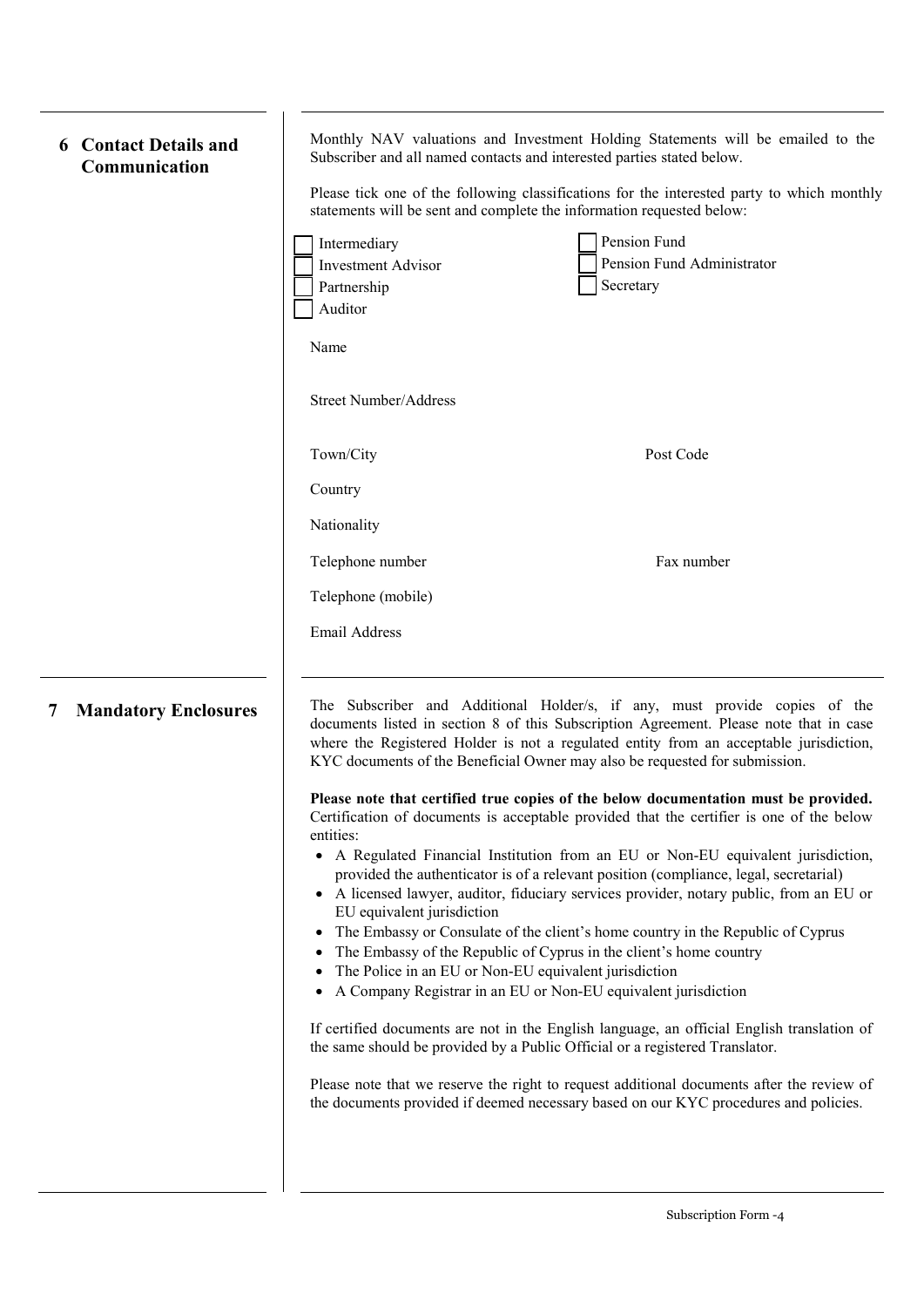## **8 Submitted Documents Declaration**

If you are a new Investor to the Fund, please confirm that the following documents have been provided, in accordance with section 7 above, along with this Subscription Agreement. Otherwise, please tick on the declaration below:

I/We are existing Investor/s in the Fund and the below have already been provided on previous Subscriptions.

| If an individual                                                                                     | If a corporation                                                                                                                                                                                              | If a regulated entity                                                                                                                                                            |
|------------------------------------------------------------------------------------------------------|---------------------------------------------------------------------------------------------------------------------------------------------------------------------------------------------------------------|----------------------------------------------------------------------------------------------------------------------------------------------------------------------------------|
| Copy of Passport<br>Copy of recent Utility<br>Bill (dated within the last<br>months)<br>showing<br>6 | Ownership Structure of<br>the group (if applicable)<br>showing<br>intermediate<br>all<br>entities up to the UBO                                                                                               | Ownership Structure<br>of the group (if applicable)<br>showing all intermediate<br>entities up to the UBO                                                                        |
| residential<br>permanent<br>address                                                                  | Recent copy<br>of<br>Certificate of Good Standing<br>applicable<br>issued by the<br>registrar of companies                                                                                                    | Copy of License<br>provided document by<br>their Regulator (or other<br>supporting that the entity<br>is regulated)                                                              |
|                                                                                                      | Certificate<br>of<br>incorporation, certificate<br><sub>of</sub><br>incumbency, trade registrar<br>extract or similar document<br>Memorandum and<br>of<br>Association<br>Articles<br>other<br>(or<br>document | In<br>the<br>case<br>regulated<br>entity<br>1S<br>acting<br>a Nominee,<br>as<br>Comfort Letter that the<br>AML<br>required<br>procedures have<br>been<br>performed on the actual |
|                                                                                                      | evidencing the existence of<br>the legal entity)<br>Register of Directors or<br>an extract from the trade<br>register<br>held<br>the<br>at<br>relevant trade registrar                                        | <b>Beneficial Owner</b><br>Authorised signato-<br>listing<br>ry<br>or<br>any<br>document verifying<br>the<br>authorised signatories                                              |
|                                                                                                      | $\Box$ Copy of valid passport<br>or ID Card of the Directors                                                                                                                                                  |                                                                                                                                                                                  |
|                                                                                                      | Copy of recent Utility<br>Bill (dated<br>within<br>the<br>3 months)<br>showing<br>last<br>residential<br>permanent<br>address of the Directors                                                                |                                                                                                                                                                                  |
|                                                                                                      | Certified<br>copy<br>of<br>valid<br>passport<br>or<br>ID<br>of shareholders up to<br>Card<br>the ultimate beneficial owners                                                                                   |                                                                                                                                                                                  |
|                                                                                                      | Copy of recent Utility<br>(dated)<br>Bill<br>within<br>the<br>3 months)<br>last<br>showing<br>residential<br>permanent<br>of<br>the Ultimate<br>address<br><b>Beneficial Owners</b>                           |                                                                                                                                                                                  |
|                                                                                                      | Authorised<br>signatory<br>listing<br>document<br>or<br>any                                                                                                                                                   |                                                                                                                                                                                  |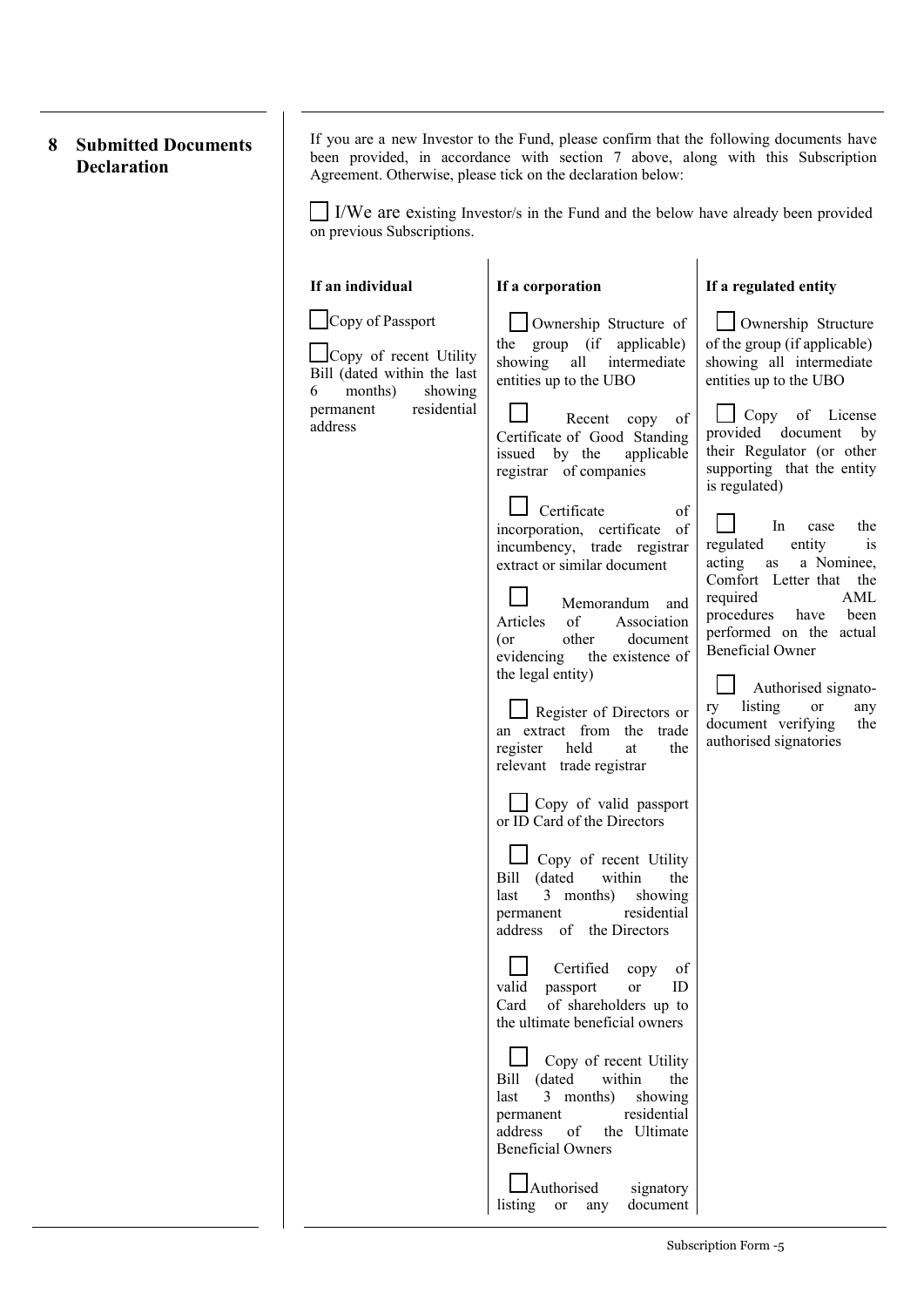|          | verifying<br>signatories                                                                                                                                                        | the<br>authorised                                                                                                                                                                                                                                                                   |  |
|----------|---------------------------------------------------------------------------------------------------------------------------------------------------------------------------------|-------------------------------------------------------------------------------------------------------------------------------------------------------------------------------------------------------------------------------------------------------------------------------------|--|
|          |                                                                                                                                                                                 | Resolution authorizing<br>the relevant subscriptions                                                                                                                                                                                                                                |  |
|          | Certified<br>Company<br>document<br>applicable<br>the<br>in the points above.                                                                                                   | Alternatively,<br>a<br>copy<br>of<br>a<br>information<br>issued by<br>the<br>Registrar stating<br>information requested                                                                                                                                                             |  |
| of "non- |                                                                                                                                                                                 | In connection with requirements under United States Withholding Tax Regulations and in<br>order to enable the fund to correctly determine the status and qualification of the Subscriber<br>and Additional Holder/s, if any, for the purpose of United States Withholding Tax as a: |  |
|          | "Non-U.S." or "U.S. Person"                                                                                                                                                     |                                                                                                                                                                                                                                                                                     |  |
|          | confirms the following Declarations to the Fund.                                                                                                                                | and, if applicable, for the relief from United States Withholding Tax under a Double Tax<br>Treaty, the undersigned Subscriber and Additional Holders, if any, hereby makes and                                                                                                     |  |
|          | <b>For Individuals</b>                                                                                                                                                          | <b>For Corporation and Other Entities</b>                                                                                                                                                                                                                                           |  |
|          | 1. Non-US. Person declaration                                                                                                                                                   | 1. Non-US. Person declaration/<br><b>Business Entity</b>                                                                                                                                                                                                                            |  |
|          | We request you to check the appropriate<br>box below:<br>Are you a U.S. Citizen?                                                                                                | Please state whether the Subscriber is a U.S.<br>or non-U.S. Corporation, a U.S.<br>or a non-U.S. non-business entity and state                                                                                                                                                     |  |
|          | <b>YES</b><br>(sole or dual citizenship)                                                                                                                                        | the nature and the place of valid incorporation:                                                                                                                                                                                                                                    |  |
|          | If your answer to above question is "No",<br>please continue checking the boxes below:                                                                                          | Status U.S<br><b>YES</b><br>Corporate entity<br>Place of incorporation                                                                                                                                                                                                              |  |
|          | <b>YES</b><br>Are you a U.S. resident alien?<br>(lawful permanent resident, e.g.<br>"green card holder", or substantial<br>physical presence in the United States               | Trust<br><b>YES</b>                                                                                                                                                                                                                                                                 |  |
|          | in the current year and the previous<br>two years)                                                                                                                              | <b>Trust Type</b>                                                                                                                                                                                                                                                                   |  |
|          | Are you a U.S. taxpayer for<br><b>YES</b><br>any other reason? (e.g. dual<br>resident, spouse filing jointly,<br>rescinding U.S. citizenship or<br>long-term residency, others) | Other (describe)<br><b>YES</b>                                                                                                                                                                                                                                                      |  |
|          | If you answered "YES" to one of<br>the above questions,<br>please submit in addition                                                                                            |                                                                                                                                                                                                                                                                                     |  |

## **9 Declaration US status"**

 $\overline{\phantom{a}}$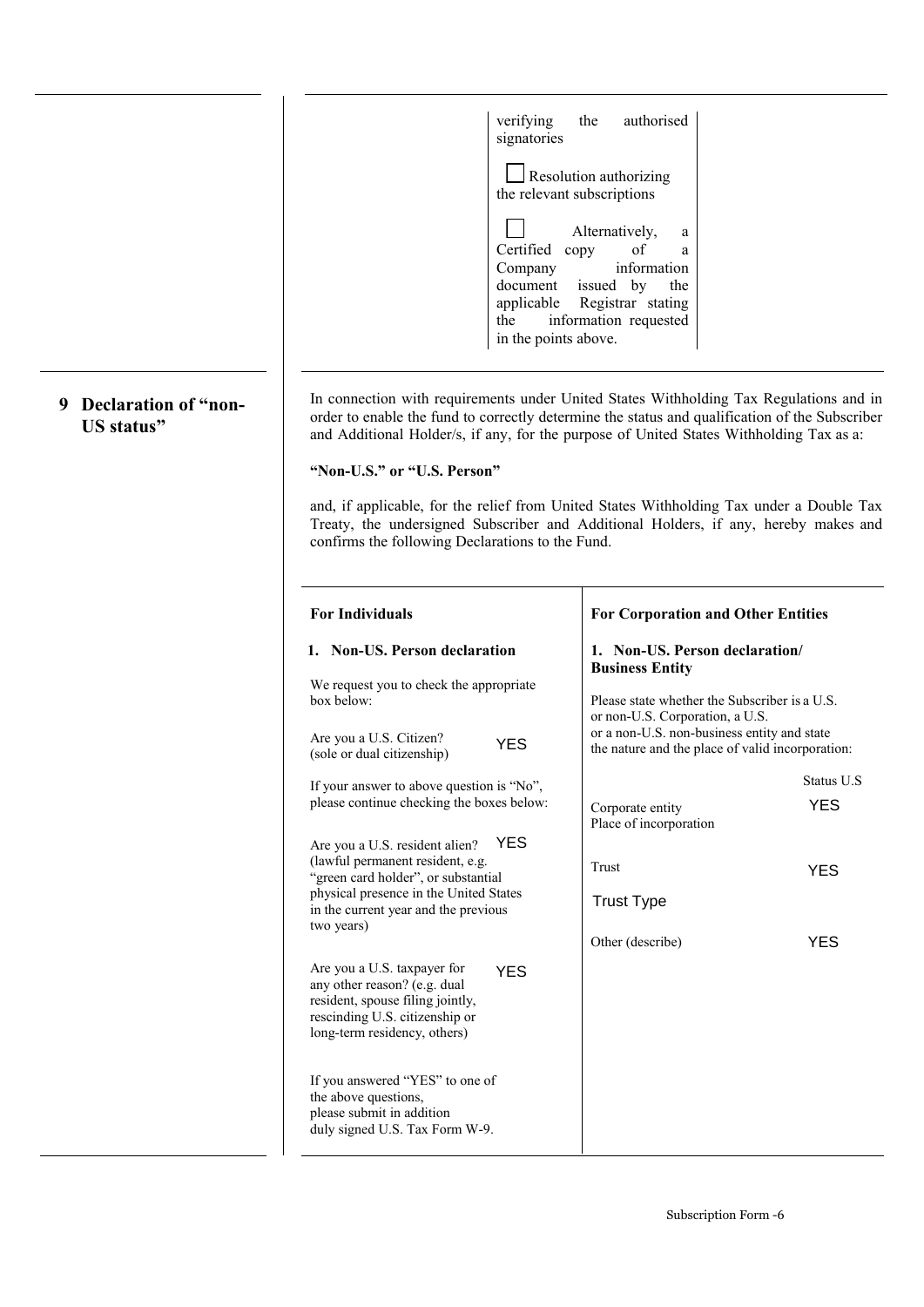### **2. Beneficial Ownership**

The undersigned Subscriber hereby declares that, according to U.S. tax principles he/she is the beneficial owner of the assets and income which this Form relates.

#### **3. Change in status as a Non-U.S. Person**

The undersigned Registered Holder undertakes to notify the Fund if his/her status changes from a Non-U.S. Person under U.S. tax principles to the status of a U.S. Person under U.S. tax principles.

| <b>Eligible Investor</b><br>10<br><b>Declaration</b> | As per the requirements of Merit Fixed Income Fund Ltd, the Shares may be made<br>available only to Professional and Well-Informed investors. Please read the declarations<br>below and confirm where applicable. By signing this Subscription Agreement, the<br>declaration below becomes valid.                                                                                                                                                                                                          |                                                                                                                                                                                                                                                                                                                                                                                                                                                                                                                                                                                                  |  |
|------------------------------------------------------|------------------------------------------------------------------------------------------------------------------------------------------------------------------------------------------------------------------------------------------------------------------------------------------------------------------------------------------------------------------------------------------------------------------------------------------------------------------------------------------------------------|--------------------------------------------------------------------------------------------------------------------------------------------------------------------------------------------------------------------------------------------------------------------------------------------------------------------------------------------------------------------------------------------------------------------------------------------------------------------------------------------------------------------------------------------------------------------------------------------------|--|
|                                                      | <b>Well-Informed Investor</b>                                                                                                                                                                                                                                                                                                                                                                                                                                                                              | <b>Professional Investor</b>                                                                                                                                                                                                                                                                                                                                                                                                                                                                                                                                                                     |  |
|                                                      | As defined in Section $2(1)$ of the<br>Alternative<br>Investment<br>Funds<br>Law<br>131(I)/2014, a Well-Informed investor is<br>a person, the status of who, must be<br>confirmed by a minimum investment of<br>EUR 125,000 in to the Fund or by signed<br>confirmation from a licensed Bank/Credit<br>Institution,<br>an<br>authorized Investment<br><b>UCITS</b><br>Firm<br>authorized<br>or<br>an<br>management company.<br>I, the undersigned, consent to<br>Well-Informed<br>being treated<br>as<br>a | According to Annex II of the Markets in<br>Financial Instruments Directive, professional<br>investors are institutional entities regulated<br>to operate in the financial Market, large<br>undertakings,<br>national<br>and<br>regional<br>governments, public bodies that manage<br>public debt, Central Banks, international and<br>supranational<br>institutions<br>other<br><sub>or</sub><br>institutional investors which meet certain<br>requirements.<br>the undersigned, consent to<br>$\mathbf{I}$<br>being treated as a Professional Investor                                          |  |
|                                                      | Investor for the purposes of investment in<br>the Fund.                                                                                                                                                                                                                                                                                                                                                                                                                                                    | for the purposes of investment in the Fund.<br>Note: Sufficient evidence must be provided<br>as proof that the Investor qualifies as<br>Professional.                                                                                                                                                                                                                                                                                                                                                                                                                                            |  |
| 11 Signature/s                                       | <b>Signing Instructions</b>                                                                                                                                                                                                                                                                                                                                                                                                                                                                                |                                                                                                                                                                                                                                                                                                                                                                                                                                                                                                                                                                                                  |  |
|                                                      | a)<br>b)                                                                                                                                                                                                                                                                                                                                                                                                                                                                                                   | If the applicant is a corporation, an authorized officer(s) of that corporation must<br>sign in compliance with its Charter of Memorandum and Articles of Association<br>and, by signing this Application Agreement, the authorized officer(s) thereby<br>confirm and warrant that the corporation is so empowered to invest in the Fund.<br>If an agent or attorney signs on behalf of the person named as the Investor, a copy<br>of the relevant power of attorney or other document appointing the agent or<br>power of attorney must be attached and the agent/attorney hereby accepts full |  |